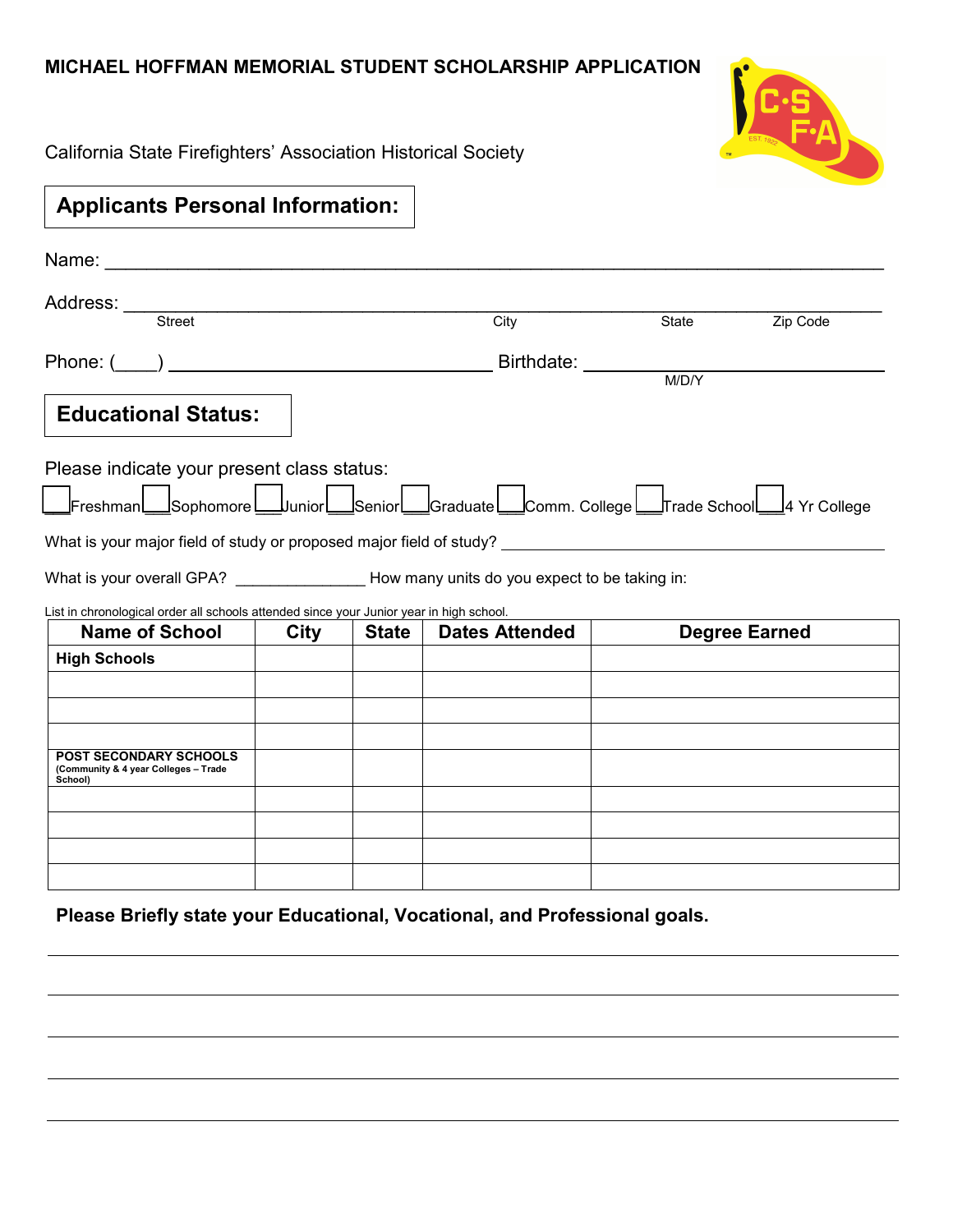#### **STUDENT APPLICATION**

Page 2

# **ELIGIBILITY STATEMENT:**

| Firefighter's Address: National Address: National Address of the Address of the Address of the Address of the Address of the Address of the Address of the Address of the Address of the Address of the Address of the Address |  |  |  |  |
|--------------------------------------------------------------------------------------------------------------------------------------------------------------------------------------------------------------------------------|--|--|--|--|
|                                                                                                                                                                                                                                |  |  |  |  |
|                                                                                                                                                                                                                                |  |  |  |  |
| Firefighter is a C.S.F.A. member in good standing? $\Box$ Yes $\Box$                                                                                                                                                           |  |  |  |  |
|                                                                                                                                                                                                                                |  |  |  |  |
| If deceased, year of death_________________________________Last year C.S.F.A. Member__________________________                                                                                                                 |  |  |  |  |
|                                                                                                                                                                                                                                |  |  |  |  |
|                                                                                                                                                                                                                                |  |  |  |  |

## **PLEASE SEND CURRENT COLORED PICTURE (WALLET SIZE)**

I hereby certify that the information submitted within this application is true and correct to the best of my knowledge.

\_\_\_\_\_\_\_\_\_\_\_\_\_\_\_\_\_\_\_\_\_\_\_\_\_\_\_\_\_\_\_\_\_\_\_\_\_\_ Signature of Applicant Date